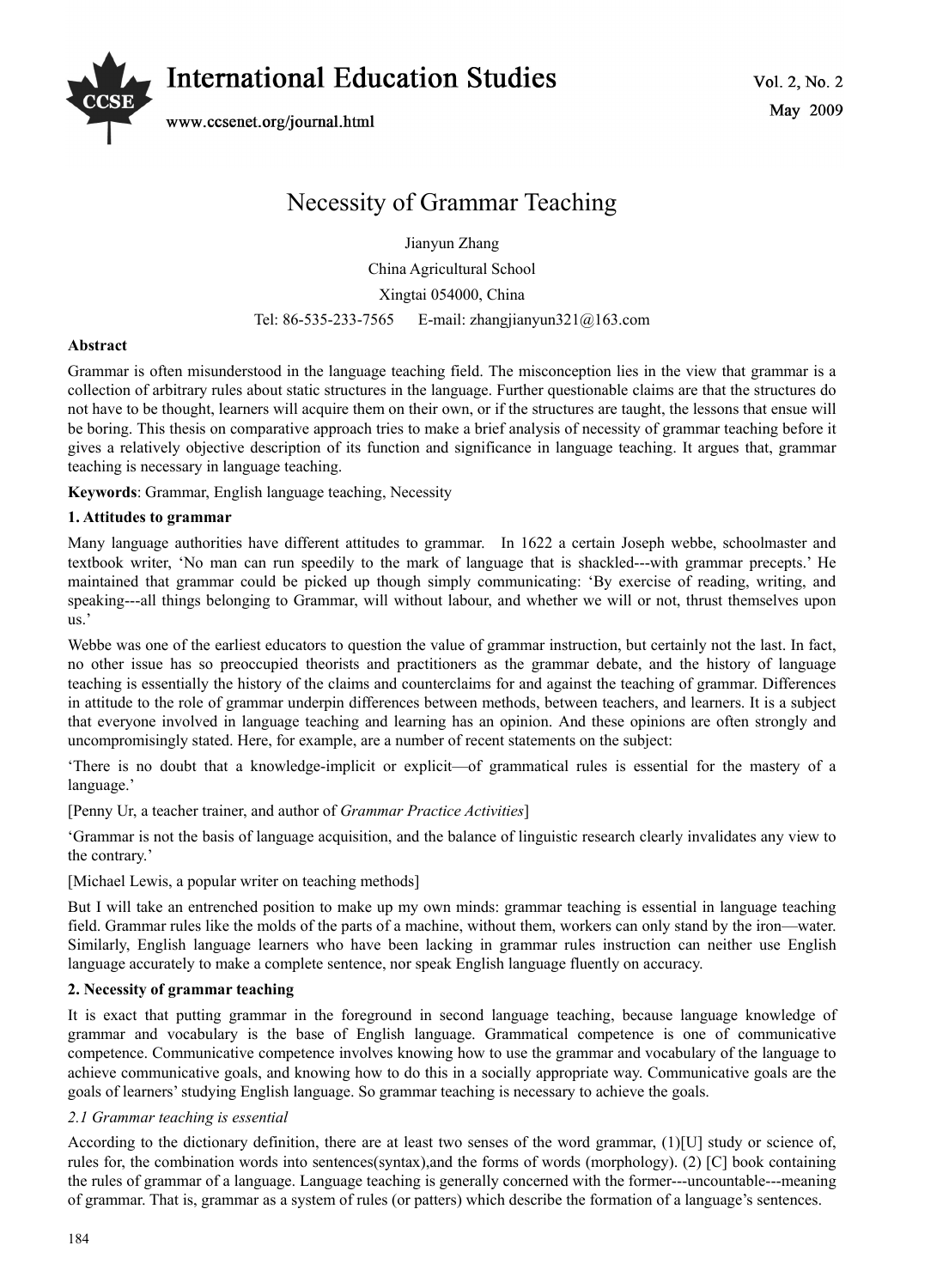Grammar is not simple a thing. It is something that---in certain condition ---happens. To use an analogy: an omelette is the product of a (relatively simple but skillful) process involving the beating and frying of eggs. The process and the product are clearly two quite different things, and we could call one *making an omelette* and the other *an omelette*. Similarly, the grammar is the result of a process. We need to maintain a distinction between the product and its process of creation.

To take the analogy one step further: to someone who had never seen an omelette being made, it might be difficult to infer the process from the product. They would be seriously mistaken if they thought that making an omelette was simply a case of taking a lot of little bits of omelette and sticking them together. So was the grammar. What you see and how it came to be that way are two quite different things. It would be naïve to suppose that the fluid production of a sentence like *If I'd known you were coming, I would have baked a cake* results from the cumulative sticking together of individual words or even of individual grammatical structures. The same goes for the way we learn languages. Inferring the process of language acquisition from its product (grammar) is like inferring the process of "omeletting" from the omelette. Or, for that matter, inferring the chicken from the egg.

The language teaching equivalent is: I, the teacher, will cut the language into lots of little pieces---called grammar---so that you, the learner, will be able to reassemble them in real communication. Thus: conjunction *if* +subject pronoun +past perfect (consisting of past auxiliary *had* +past participle), followed by nominal *that*---clause, consisting of---etc, etc. what happens, of course, is that learners take these little bits of grammar description and try to stick them together, and then wonder why they can produce sentences like *If I'd known you were coming, I would have baked a cake*. It ignores the fact that the product and the process are two quite different things. So grammar (the product) ought to be taught. During the teaching process, the learner will take care of the process and understand why they can produce sentences like *If I'd known you were coming, I would have baked a cake.* 

# *2.2 Grammar is not acquired naturally; it needs be taught*

It is true that some learners acquire second language grammar naturally without instruction. For example, there are immigrants to the United States who acquire proficiency in English on their own. This is especially true of young immigrants. However, this is not true for all learners, particularly the learners in China. We have no English surroundings. It is very difficult that studying English on our own. Though highly motivated learners with a particular aptitude for languages may achieve a degree of proficiency without any formal instruction, but whose English is far from accurate. An important question is that it is possible with grammar instruction to help learners who cannot achieve accuracy in English on their own. And more often 'pick it up as you go along' learners reach a language plateau beyond which it is very difficult to progress. To put it technically, their linguistic competence fossilizes. Research suggests that learners who receive no instruction seem to be at risk of fossilizing sooner than those who do receive instruction.

It is also true that learning particular grammatical distinctions requires a great deal of time even for the most skilled learners but another important question is that it is possible to accelerate students natural learning of grammar through instruction. As of the recent popular Communicative Approach, it has false ideas that thinking the grammar is acquired virtually unconsciously, and studying the rules of grammar is simply a waste of valuable time. But research finds that subjects who received grammar instruction progressed to the next stage after a two-week period, a passage normally taking several months in untutored development. Though the number of subjects studied was small, the finding provides evidence of the efficacy of grammar teaching over leaving acquisition to run its natural course.

Grammar instruction can help learners acquire grammar they would not have learned on their own, some research points to the value of grammar instruction to improve learners' accuracy.

#### *2.3 Grammar is a collection of meaningful forms*

Many people associate the term grammar with verb paradigms and rules about linguistic form. They think grammar is unidimensional and meaningless. However, grammar is not like this. It embodies the three dimensions of form, meaning and use. As can be seen in the pie chart in Figure 1, these dimensions are interdependent; a change in one results in change in another. Despite their interdependence, however, they each offer a unique perspective on grammar. For example, the passive voice in English clearly has its form. It is composed of a form of the *be* verb and the past participle. Sometimes it has the preposition *by* before the agent in the predicate: (1) *The bank was robbed by the same gang that hijacked the armored car*. That the passive can occur only when the main verb is transitive is also part of its formal description.

The passive voice has a grammatical meaning. It is a focus construction, which confers a different status on the receiver or recipient of an action than it would receive in the active voice. For example, the bank in sentence (1) is differently focused than it would be in the active sentence: (2) *The same gang robbed the bank.*

When or why do we use the passive voice? In such cases when the receiver of the action is the theme or topic, when we do not know who the agent is, when we wish to conceal the identity of the agent, when the agent is obvious and easily derivable from the context, when the agent is redundant, and so on.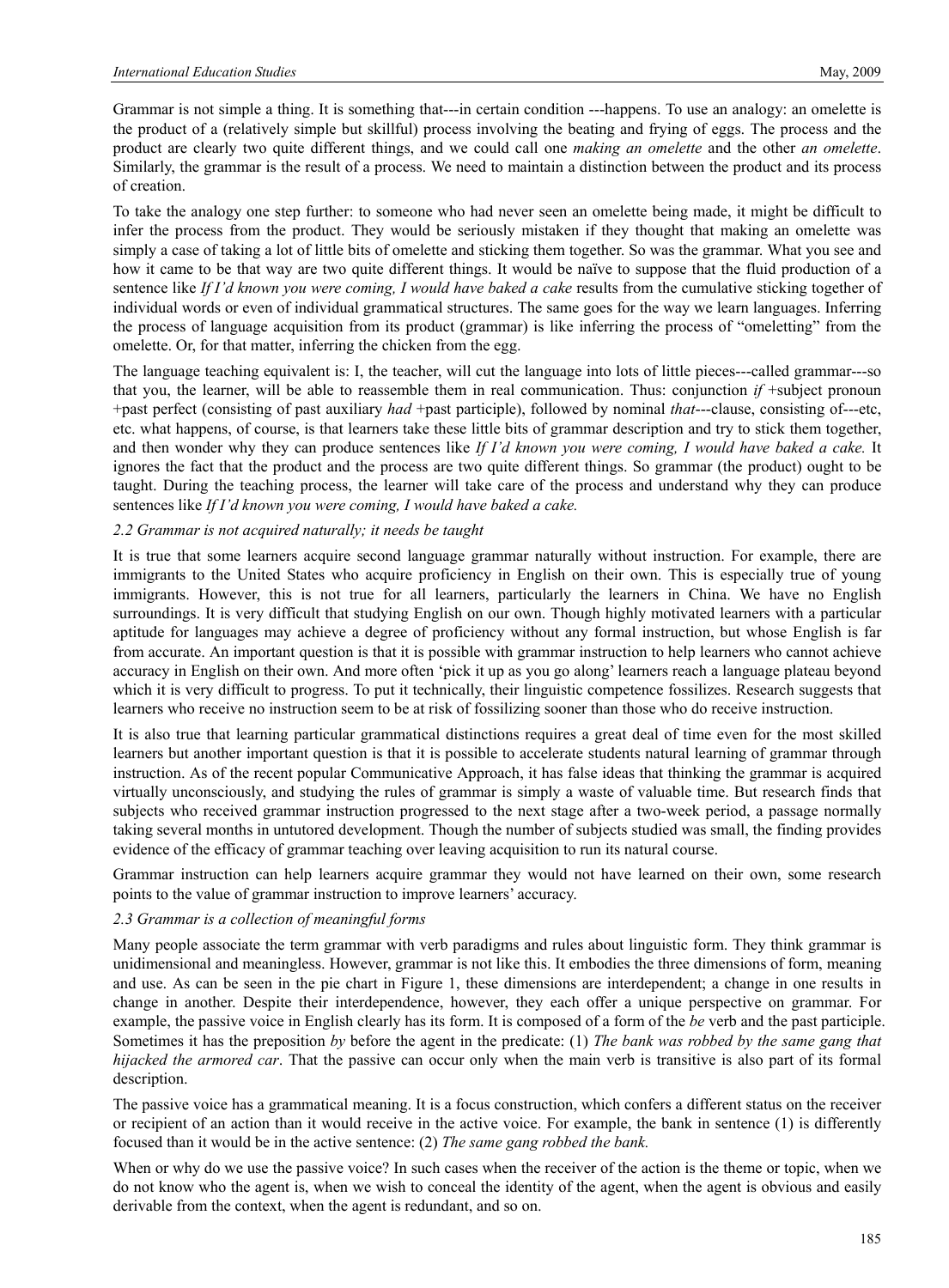To use the English passive voice accurately, meaningfully, and appropriately, the second language students must master all three dimensions. This is true of any grammatical structure.

#### *2.4 Grammar is not a collection of arbitrary rules*

Some people think that grammar is a collection of arbitrary rules. In fact it is not. While there is some synchronic arbitrariness to grammar, not all of what is deemed arbitrary is so. If one adopts a broad enough perspective, it is possible to see why things are the way they are. For example, the following sentences: (3) *There is the book missing.* (4) *There is a book missing.*

Grammar books will say that sentence (3) is ungrammatical because sentences with existential *there* almost always take an indefinite noun phrase in the predicate. Why? The reason is not arbitrary. *There* used to introduce new information, and the preferred position for new information is toward the end of a sentence. A noun phrase that contains new information is marked by the use of the indefinite article, *a* or *an*, if it is a singular common noun, as in sentence (4).

# **3. The cases for grammar**

There are two kinds of attitudes to grammar: one, for grammar, the other, against grammar. My attitude is for grammar, it ought to be put in the foreground in second language teaching.

#### *3.1 Grammar is the sentence—making machine*

Part of process of language learning must be what is sometimes called item-learning ------that is the memorization of individual items such as words and phrases. However, there is a limit to the number of items a person can both retain and retrieve. Even travelers' phrase books have limited usefulness-good for a three-week holiday, but there comes a point where we need to learn some patterns or rules to enable us to generate new sentence. That is to say, it is grammar. Grammar, after all, is a description of the regularities in a language, and knowledge of these regularities provides the learner with the means to generate a potentially enormous number of original sentences. The number of possible new sentences is constrained only by the vocabulary at the learner's command and his or her creativity. Grammar is a kind of 'sentence-making machine'. It follows that the teaching of grammar offers the learner the means for potentially limitless linguistic creativity.

# *3.2 Grammar is the advance—organiser*

The linguist Stephen Krashen makes the distinction between learning and acquisition. Learning, according to Krashen, results from formal instruction, typically in grammar, and is of limited use for real communication. Acquisition is a natural process: it is the process by which the first language is picked up, and by which other languages are picked up solely through contact with speakers of those language. Success in a second language is due to acquisition, not learning, moreover, he claims that learnt knowledge can never become acquired knowledge. However, the researcher Richard Schmidt kept a diary of his experience learning Portuguese in Brazil. Initially he had enrolled in formal language classes where there was a heavy emphasis on grammar. When he left these classes to travel in Brazil his Portuguese made good progress, a fact he attributed to the use he was making of it. However, as he interacted naturally with Brazilians he was aware that certain features of the talk---certain grammatical items---seemed to catch his attention. He noticed them. It so happened that these items were also items he had studied in his classes. What's more, being more noticeable, these items seemed to stick. Schmidt concluded that noticing is a prerequisite for acquisition. The grammar teaching he had received previously, while insufficient in itself to turn him into a fluent Portuguese speaker, had primed him to notice what might have gone unnoticed, and hence had indirectly influenced his learning. It had acted as a kind of advance organizer for his later acquisition of the language. I think this is also with learning English language.

#### *3.3 Grammar teaching is the rule-of-law*

Grammar is a system of learnable rules, it lends itself to a view of teaching and learning known as transmission. A transmission view sees the role of education as the transfer of a body of knowledge from those that have the knowledge to those that do not. Such a view is typically associated with the kind of institutionalized learning where rules, order, and discipline are highly valued. Many learners come to language classes with fairly fixed expectations to what they will do there. These expectations may derive from previous classroom experience of language learning. They may also derive from experience of classroom in general where (traditionally, at least) teaching is of the transmission kind. On other hand, their expectations that teaching will be grammar-focused may stem from frustration experienced at trying to pick up a second language in a nonclassroom setting, such as through self-study, or through immersion in the target language culture. Such students may have enrolled in language classes specifically to ensure that the learning experience is made more efficient and systematic.

#### **4. Conclusion**

The value of grammar teaching is important in English language teaching field. Grammar is the base of English language. It is not acquired naturally, but learning, it needs be instructed. Grammar operates at the sentence level and governs the syntax or word orders that are permissible in the language. It also works at the subsentence level to govern